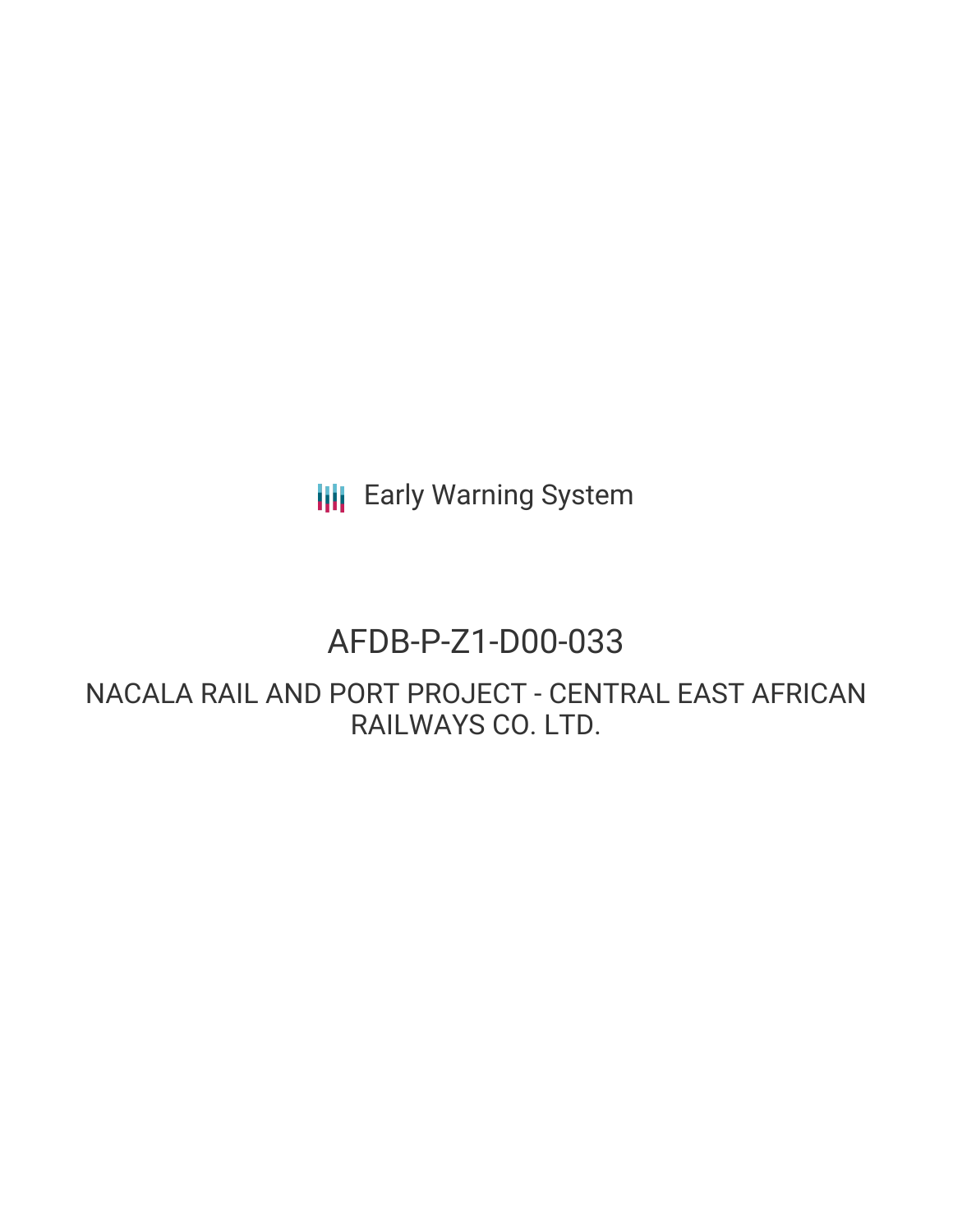

| <b>Countries</b>               | Malawi, Mozambique              |
|--------------------------------|---------------------------------|
| <b>Financial Institutions</b>  | African Development Bank (AFDB) |
| <b>Status</b>                  | Approved                        |
| <b>Bank Risk Rating</b>        |                                 |
| <b>Voting Date</b>             | 2015-12-16                      |
| <b>Sectors</b>                 | Transport                       |
| <b>Investment Amount (USD)</b> | $$13.24$ million                |
| <b>Project Cost (USD)</b>      | \$203.08 million                |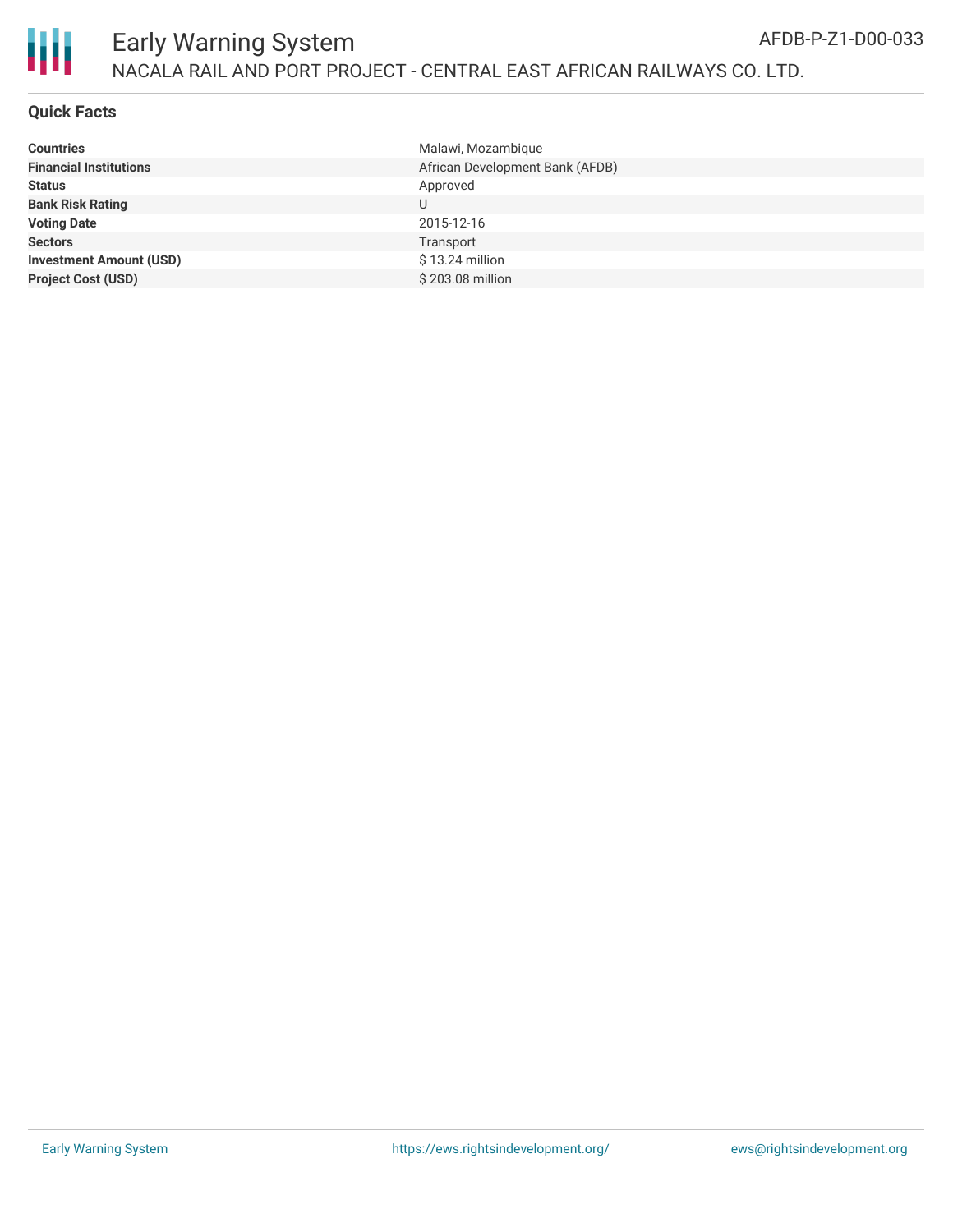

African Development Bank (AFDB)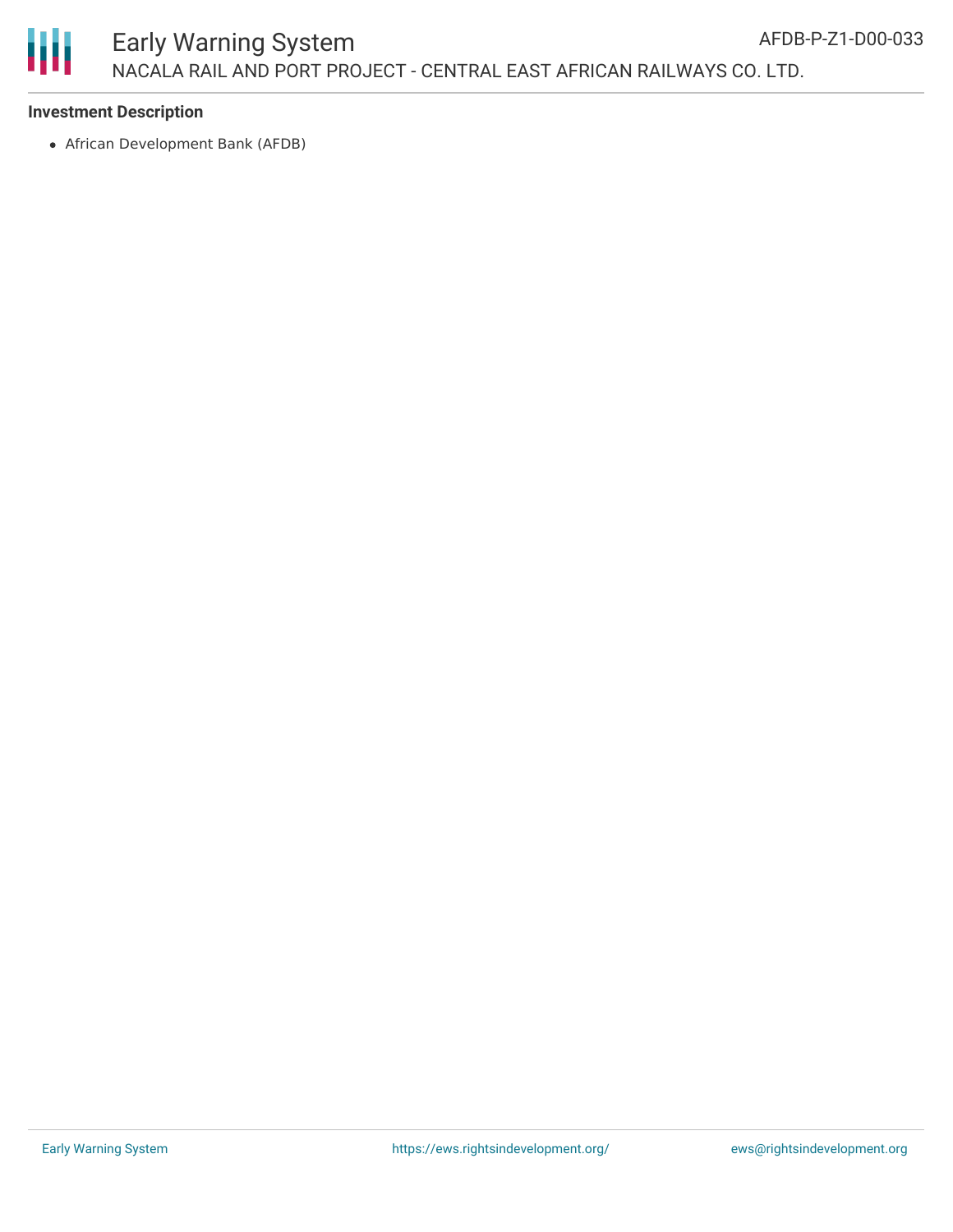

KIM Yeon-Su - PISD2

## ACCOUNTABILITY MECHANISM OF AfDB

The Independent Review Mechanism (IRM), which is administered by the Compliance Review and Mediation Unit (CRMU), is the independent complaint mechanism and fact-finding body for people who have been or are likely to be adversely affected by an African Development Bank (AfDB)-financed project. If you submit a complaint to the IRM, it may assist you by either seeking to address your problems by facilitating a dispute resolution dialogue between you and those implementing the project and/or investigating whether the AfDB complied with its policies to prevent environmental and social harms. You can submit a complaint electronically by emailing crmuinfo@afdb.org, b.kargougou@afdb.org, b.fall@afdb.org, and/or s.toure@afdb.org. You can learn more about the IRM and how to file a complaint at https://www.afdb.org/en/independent-review-mechanism/.